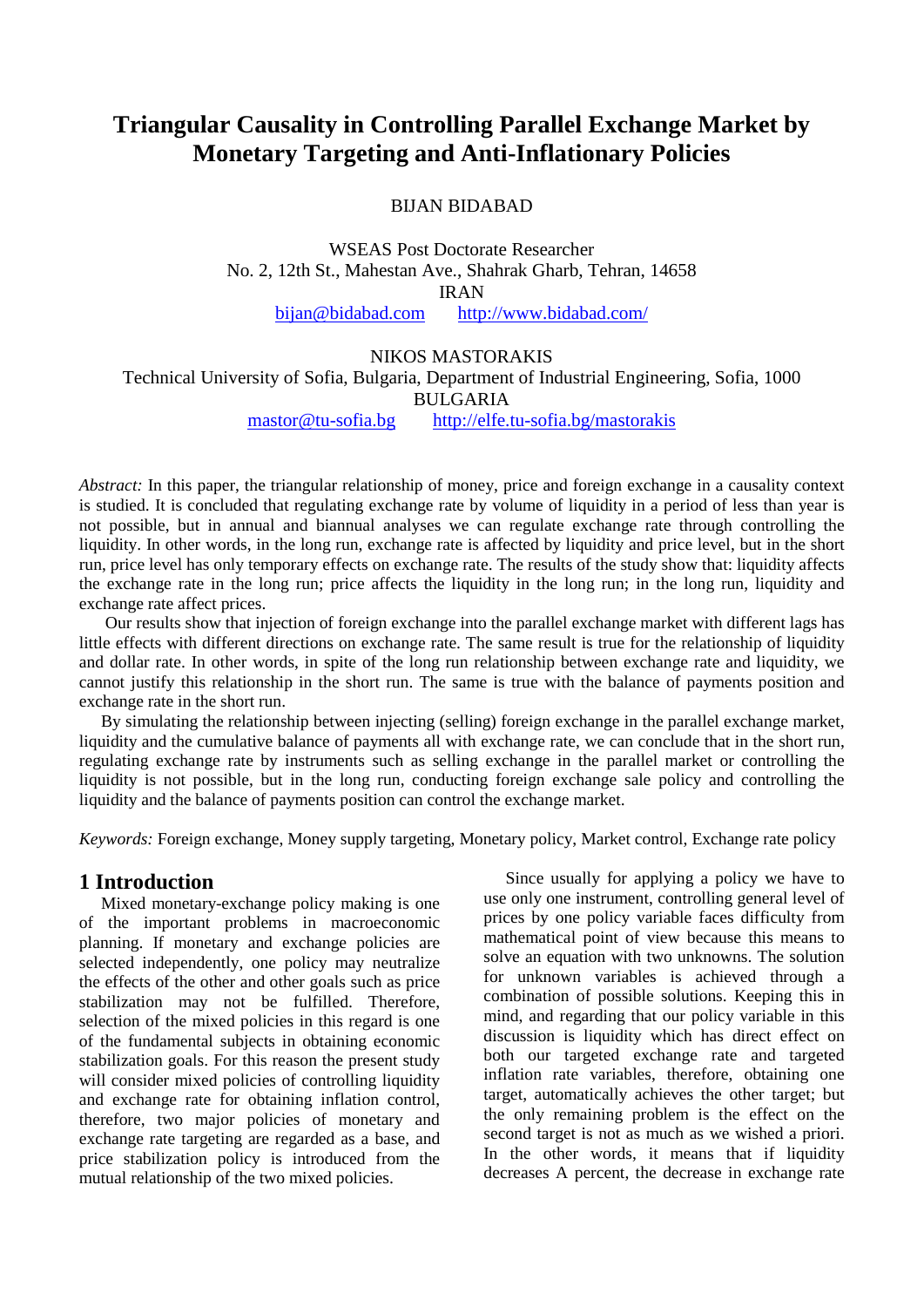and inflation rate will be B percent and C percent respectively. Therefore, in order to reach target B, we can use the variable A, but the figure for C will be obligatory (automatically) defined. But since the targets have the same direction, reaching B is accompanied by somehow of reaching target C, which is not as much as the policy maker intended.

In order to obtain predefined amounts for B and C, the policy variables should be increased to two. This means that we have to change simultaneously the two variables of liquidity and foreign exchange supply in order to control the two variables of the value of national currency (exchange rate) and inflation rate. In this case the number of instrumental variables is equal with the number of target variables and the problem has solution from mathematical point of view. Therefore, we select two main lines for our study which are practically based upon our two target variables. These two axes are as follows:

- 1. Inflation targeting policies
- 2. Exchange rate targeting policies

Several surveys have been carried out about inflation targeting and this policy is regarded as a recognized method for controlling inflation. The basis of this policy is using monetary instruments to control liquidity in order to achieve an optimum rate of inflation. The abstract of these concepts are presented by joint paper of M. Mojarrad and B. Bidabad in 1997. There are many documented guidelines about targeting exchange rate which are described in the collection of trade and exchange rate policies of governments and central banks around the world for controlling the supply of foreign exchange. They are all somehow connected to the supply of foreign exchange, but in this paper, we will only consider the direct interference of the central bank as an instrument of foreign exchange supply control.

### **2 Inflation Targeting and Monetary Policy in Iran**

There are many discussions between economists about inflation with meaning of rapid and sustained increase in prices from its reasons and sources, its economic importance, its control and its effects on other economic variables points of view, which are not mentioned in this paper. There are also many studies in Iran about inflation, its causes and effects. Most of these studies confirm that inflation in Iran is a monetary phenomenon, and other factors such as those concerning supply side, or cost-push inflation have fewer effects on the increase of general price level. More explicitly, we can say that although inflation sources of supply side have had short run effects on prices, but in the long run, inflation in Iran has been demand pull<sup>1</sup>. On the basis of many studies, we can conclude that about 99% of long run price changes were caused by the increase of liquidity. In the other words, they confirm the monetary nature of inflation in the country, and consider the control of liquidity as the only way for controlling inflation. Regarding different studies conducted in Iran, we realize that *Monetary Transmission Mechanism* which is the affecting method of monetary policy and liquidity on real sector of the economy which almost has had no effects, because it couldn't create any motivation through decreasing the rate of interest of banking loans. In other words, liquidity can only affect the demand through price increases. This notion opens the way for Iran's policy makers in targeting inflation via controlling the liquidity without worrying about the depression of supply side. In other words, now we can claim that the decrease of liquidity will not cause production decrease. It is clear that all these concepts are considered in the domain of long term analyses.

Before recent five years plans, we practically didn't have any targeting policy as in comparison with other countries for controlling the inflation but during first and second development plans of 1989- 93 and 1995-1999; we observe some targeting for controlling the inflation. These targeting in the text of the plan's aims are specified as defined rate of inflation as target.

We have some similarities with other countries in targeting. In general, the practices of other countries show that the targeting plan for controlling the inflation is in medium term framework. Regarding the goals of the first and second development plan, we see similar policies for medium term goals. The second plan, which was arranged on the bases of the stability of internal and external sectors from stability of prices and balance of payments points of view, had a target rate of 12.4% for annual inflation rate. Of course, regarding the special position of our country from dependency point of view on oil income and oil shocks and various international problems, it seems that if this goal was set in a range which could cover the effects of foreign fluctuations, it would increase the credibility of targeting for controlling the inflation. In this regard we can mention the deep affectability of monetary policy from fiscal policy and considering the experience of other countries for

 $<sup>1</sup>$  - Komijani and Bidabad, 1990, 1991 and 1992.</sup> <http://www.bidabad.com/>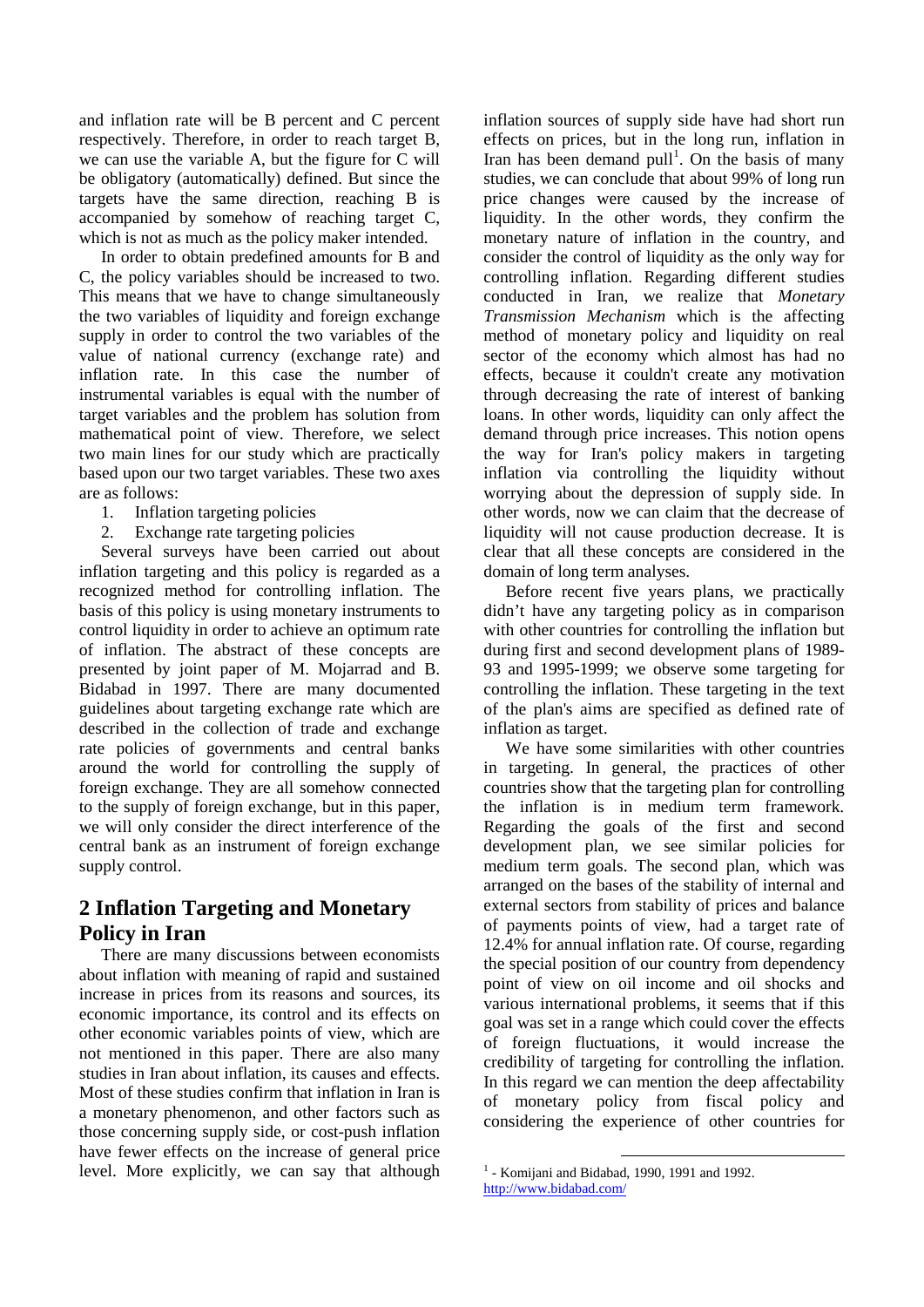controlling inflation, this concept will be very important.

In the third development plan, the views of the planners on economic problems were changed in general and therefore, they didn't use classic methods for planning in determining quantitative goals. That is why we can't perceive their views on inflation targeting. The third plan was in general concerned about structural reforms, and did not discuss the details of quantitative goals.

Considering all above concepts, there is also another important principle in other countries which is considered as the reason for their success, and it is: credibility, acceptability and the belief of private sector about targeting policies for controlling inflation for which unfortunately no important step has been taken about this concept in Iran. The other problem is the responsiveness of the monetary authorities to defined goals. It seems that the central bank should not surpass its legal authorities. Surpassing credit ceilings reduces the responsiveness of the central bank to the concerned authorities. Keeping these ceilings in other countries is strictly regarded by policy makers of other countries. If the central bank pursuit only ad hoc and day-to-day policies, it can not achieve the predefined goals.

It is also clear that in order to a complete success in conducting monetary policies, necessary conditions should be available so that all monetary tools could be used. The study of previous conditions and backgrounds shows that the central bank could not use of some of her legal monetary instruments effectively. These include open market operations, discount window, reserve requirement ratio, and the interest rates of bank loans and credits. All these instruments could not be used thoroughly or partially because of their own reasons.

### **3 Exchange Rate Targeting Policy**

As it was mentioned, all policies that are to somehow related to exchange rate control, can be related to exchange rate targeting and most of economic policies are to somehow related to foreign exchange. But at this moment we are focused on the supply of foreign exchange for controlling exchange rate. The generality of this discussion is prevailing in exchange rate management policies, but here we only study the open market policy conducted on foreign exchange by monetary authorities in the parallel market. This policy is called "sale of foreign exchange in the parallel (free) market" and was adopted for the period of 1989 to 2001.

In general, it is clear that whenever governments try to control prices through non-economic measures which are in confliction with supply and demand mechanism, automatically a parallel market is developed. The emergence of parallel exchange market in the previous two decades is not exempted from this general rule. Governments consider parallel markets as an obstacle for implementing their policies, but we should accept that parallel markets are the results of the government policies. In other words, whenever we do not follow the inherent rules of economics, we should be waiting for the emergence parallel market in the same field of policy making.

Before the revolution, the foreign exchange parallel market was negligible. Very few amount of foreign exchange was transacted in exchange offices at a price which followed the exchange rate of the banking system, so these exchange offices pegged their rates between of bid and offer rates of the banking rates. In other words, their bid rate was a little more than the bid rate of the banking system, and their offer rate was a little lower than the banking offer rates. This method of pricing helped them to survive, in other words, their profit margin was between the profit margins of the banks. After the revolution, banks developed regulations on exchange sale, which was considered as restriction for supply of foreign exchange. The restricted supply practically pushed up the rates, but the government kept banking rates unchanged, which caused to develop a parallel market with higher rates. Because of the unordinary conditions of postrevolution, the gap between parallel market and banking rates widened. The government tried several times to control this market by new regulations. The extent of these regulations went so far to consider the dealers of the parallel market as trouble-makers, or economic terrorists and heavy penalties were developed for them and police and security forces were used against this market; but the government had little success in eliminating this market.

One of the policies applied against this market was government interference in the market by direct sale of foreign exchange in order to increase the supply and decrease the parallel rates. This policy was conducted in several ways, so that the banking system also sold foreign exchange with special rates and conditions. Sometimes the central bank gave official permissions to private foreign exchange offices and sold foreign exchange through these offices. In some exceptional cases, the brokers of the central bank sold foreign exchange on the nearby main streets. These decisions were made on the bases of the analysis of the decision makers of those days, but the main principle behind these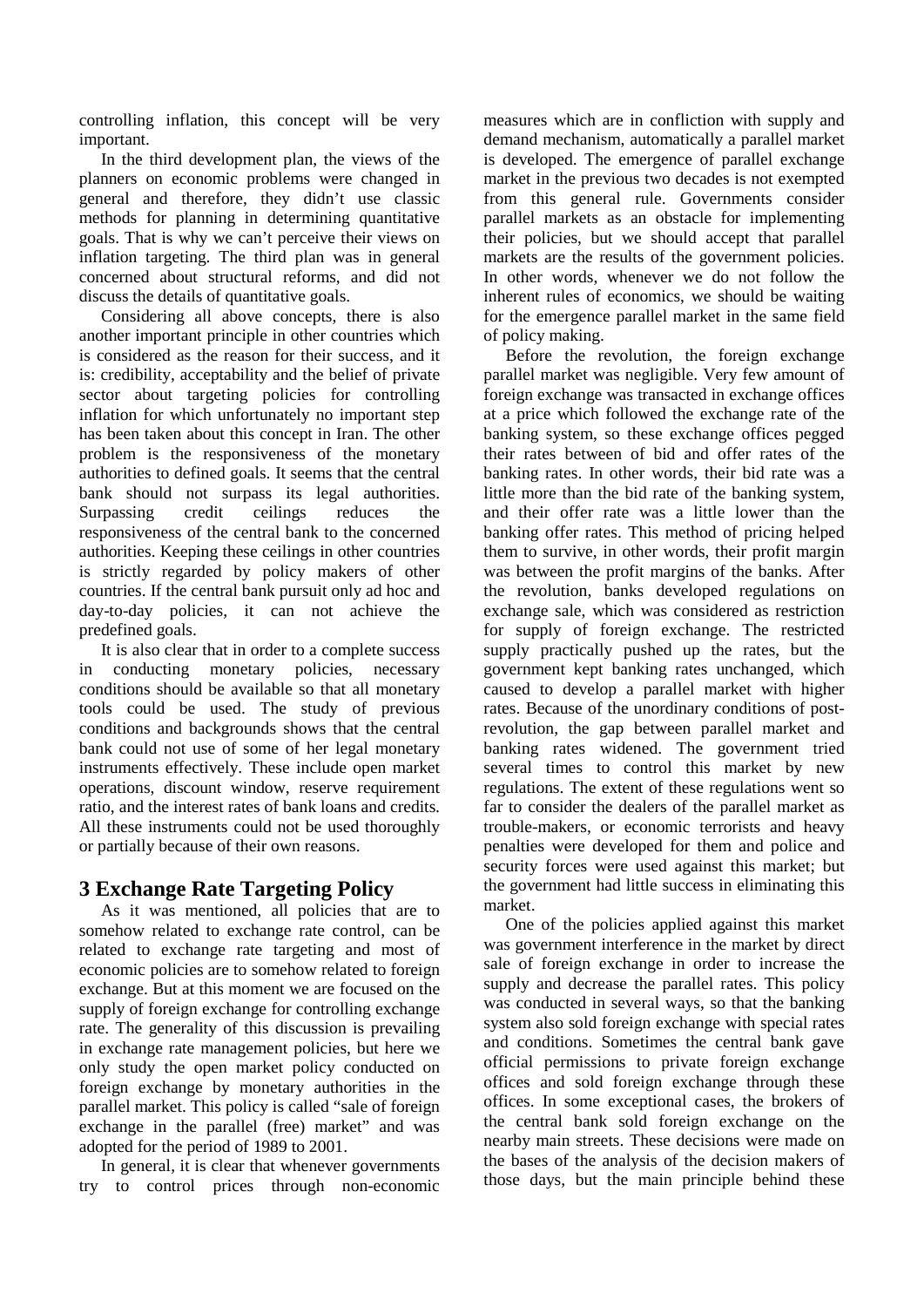decisions was injecting foreign exchange into the market in order to decrease the parallel rates and achieve income in Rial terms.

The main precondition for applying this policy is the acceptance of an unofficial foreign exchange market. In some years, the policy makers were so radical that they considered the dealers of the parallel market as smugglers and punished them very severely which suggests that this policy was not developed very well. We should accept that during the scarcity of foreign exchange supply with fixed rate regime, this is a natural phenomenon and the market mechanism creates it automatically. The best method of dealing with this market is accepting it at the first time. This means that we should legally accept the transactions through this market and even consider it as an economic activity and prevent any noise from it and in the next phase automatically try to marginalize it by applying policies and adopting reforms in foreign exchange management. If the foreign exchange system tends to unify, the management of the system becomes transparent. In the other words, all transactions of goods and services should be done in single rates, and the rate of the parallel market will at last will be within the margins of official rate fluctuations.

Since the prices of many items of goods and services are affected by foreign exchange rate in the parallel market and its fluctuations will cause the fluctuation of the prices of goods and services, the stabilization of the foreign exchange rate in the parallel market will cause partial stabilization in goods and services market. The injections of foreign exchange into the parallel market for stabilization will spillover into other markets.

After the revolution in Iran, the volume of money in circulation has had increasing trend. Economic theories demonstrate that this increase will lead to depreciation of money, in other words, when the volume of Rial is increased, we should expect that the value of Rial is to be reduced against foreign currencies, or its parity rate decreases.

The policy of selling foreign exchange in the parallel market not only increases the supply of foreign exchange, but also decreases the amount Rial in the market, both of which will strengthen the national currency. Most of the increases of the amount of liquidity after the revolution have been the result of the expansion of monetary base through the increases of government sector debts to the banking system. The details of this phenomenon have been described in several researches, but here we consider that the mentioned results are sufficient to be used and not to be retested. The increase of government sector's debt to the banking system has

been created through financing budget deficit by borrowing from the banking system which is similar with signorage of extra money by expanding monetary base. The policy of selling foreign exchange in the parallel market can be regarded as a method for partially financing the budget deficit. In this way, government can finance budget deficit by selling foreign exchange in the parallel market at unofficial prices without obligation of borrowing from the banking system. In other words, without increasing the liquidity (in spite of borrowing from the banking system), this policy can finance the budget deficit.

Price increase and inflation in Iran has a monetary source. Many studies confirm this hypothesis. The increase of money supply causes the increase of general price level instead of increasing the supply of goods and services in the economy. Regarding this concept, it could be said that the policy of selling foreign exchange in the parallel market will decrease the price level through the decreasing foreign exchange rate which causes to decrease the price of imported commodities which use foreign exchange from the parallel market sources, and also through decrease of liquidity which has a deflationary effect.

After the approval of the Usury-Free Banking Law, since bond has usury nature, it cannot be applied as a policy tool for changing the amount of money in circulation. In the western economies, central banks conduct open market operations by buying and selling bonds, and decrease or increase the amount of money in circulation and thereby, affect the interest rates and investment thereafter. But as it was mentioned earlier, since it is not possible to use bonds, it is not possible to conduct open market operations. The government interference in the parallel exchange market affects liquidity, and if government buys, as well as selling foreign exchange in this market, these activities will be more similar with open market operations, and therefore, it is possible to affect interest rate in the parallel market by applying this policy. Of course this kind of operation is not completely in accordance with open market operation, but when other monetary instruments are not efficient enough, or applicable, this policy is of great help to monetary authorities.

After this explanation, we return to the policy of selling foreign exchange in the parallel market. This policy, confirms the followings:

- 1. The parallel market is implicitly accepted
- 2. It is an step towards exchange rate unification
- 3. It helps to stabilize the rates of foreign exchange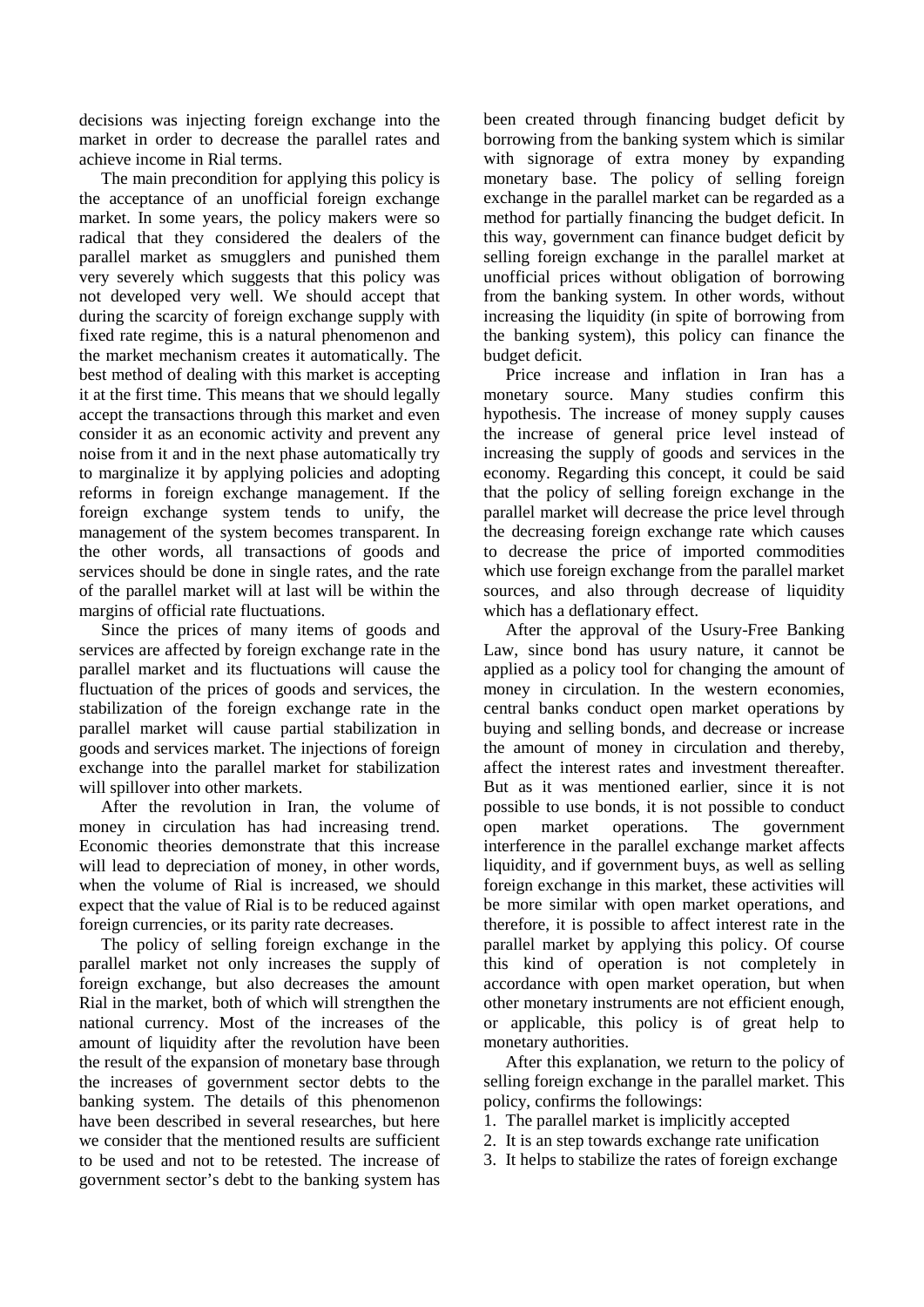- 4. It decreases the amount of available Rials, and thereof, strengthens the national currency
- 5. It can partially finance the budget deficit
- 6. This policy has deflationary effects
- 7. It can be regarded as a monetary tool for open market operations

In the macro-econometric model of Iran [5], the effect of selling foreign exchange in the parallel market has been studied. The calculations show that by selling foreign exchange equal to one thousand billion Rials, the exchange rate of the parallel market decline will be 65 Rials.

## **4 Relationship between Exchange Rate in Parallel Market and Liquidity**

Perhaps the most important and famous view about the method of defining the parity of exchange rate is to consider it as a price which is defined by the intersection of supply and demand of foreign exchange in the market. This view is regarded as the view of balance of payments for determining the exchange rate because the supply and demand of foreign exchange is created through the transactions registered in the balance of payments. Balance of payments has two main different parts of current account and capital account. The current account includes the difference of imports and exports of goods and services and the net value of other received and payments such as compensations, gifts and etc. in connection with foreigners. If in this account imports exceed exports, it is said that the account is facing a deficit, and vice versa. It is clear that this account is not necessarily always in balance. If this account is facing a deficit, it will be compensated by other accounts. This deficit means that the expenses in abroad has been more than earnings from abroad.

One way of compensating this deficit is by the use of capital account. In other words, this deficit will be deducted from the existing capital, or some amount of capital equal with the deficit has been transferred out of the country so that brings the balance of payments to equilibrium position. If there are no other transactions in the capital account, in order to keep the balance of payments, we have to import foreign capital as much as deficit in the form of foreign loans, or the decrease of foreign exchange reserves or investment permissions to foreigners, etc. In other words, if a country faces deficit in the balance of payments, it means that the reserves and assets of the country has been decreased. The monetary view of the balance of payments with emphasize on capital account, practically defines the role of the balance of payments in determining exchange rate. In simpler words, this view says that when the balance of payments is facing a deficit, the foreign assets will decrease equally. The importers go to the foreign exchange market according to their previous demand function, but since the supply of foreign exchange has been decreased as much as the deficit of balance of payments, the exchange rate increases. This increases the price of imported goods and therefore, decreases the demand for import; moreover, since export has become more profitable, exports will increase and leads to a new balance of payments and new exchange rate.

Here, the important thing is the amount of demand for import and the supply of export which specify this mechanism. Both of these functions are the result of domestic and external prices. In other words, whenever external prices do not change and internal prices increase, the demand for import increases and the supply for export decreases. These changes in import and export, through changes in the balance of payments and changes in the amount of foreign reserves will cause changes in foreign exchange rate. In other words, when domestic prices increase, the purchasing power decreases, but the demand for imported goods increases in comparison with domestic goods which has now a higher price. Practically this situation causes an increase in the foreign exchange rate. An increase in the supply of national money has also a similar effect on the demand for foreign exchange rate in the same way. The increase in national money supply will increase gross domestic expenditures and domestic prices and the demand for imported goods will increase, and exports will decrease. Because as it was mentioned before, the demand for imports and the supply of exports are functions of domestic and external prices. The increase of demand for imports and the decline in the supply of exports will lead to balance of payments deficit which means an increase in demand for foreign currency because of the import increase. The interaction between national currency and foreign exchange in the market for exchanging national money into foreign exchange will ultimately lead to the increase of foreign exchange rate. In the second round, this increase will lead to the adjustment of the balance of payments and with higher prices and higher rate of foreign exchange; a new equilibrium will be achieved in the economy. This phenomenon has been prevailing in the economy of Iran after the revolution. The permanent increase of money supply has practically increased domestic prices and has decreased the purchasing power and caused the devaluation of the national currency. Several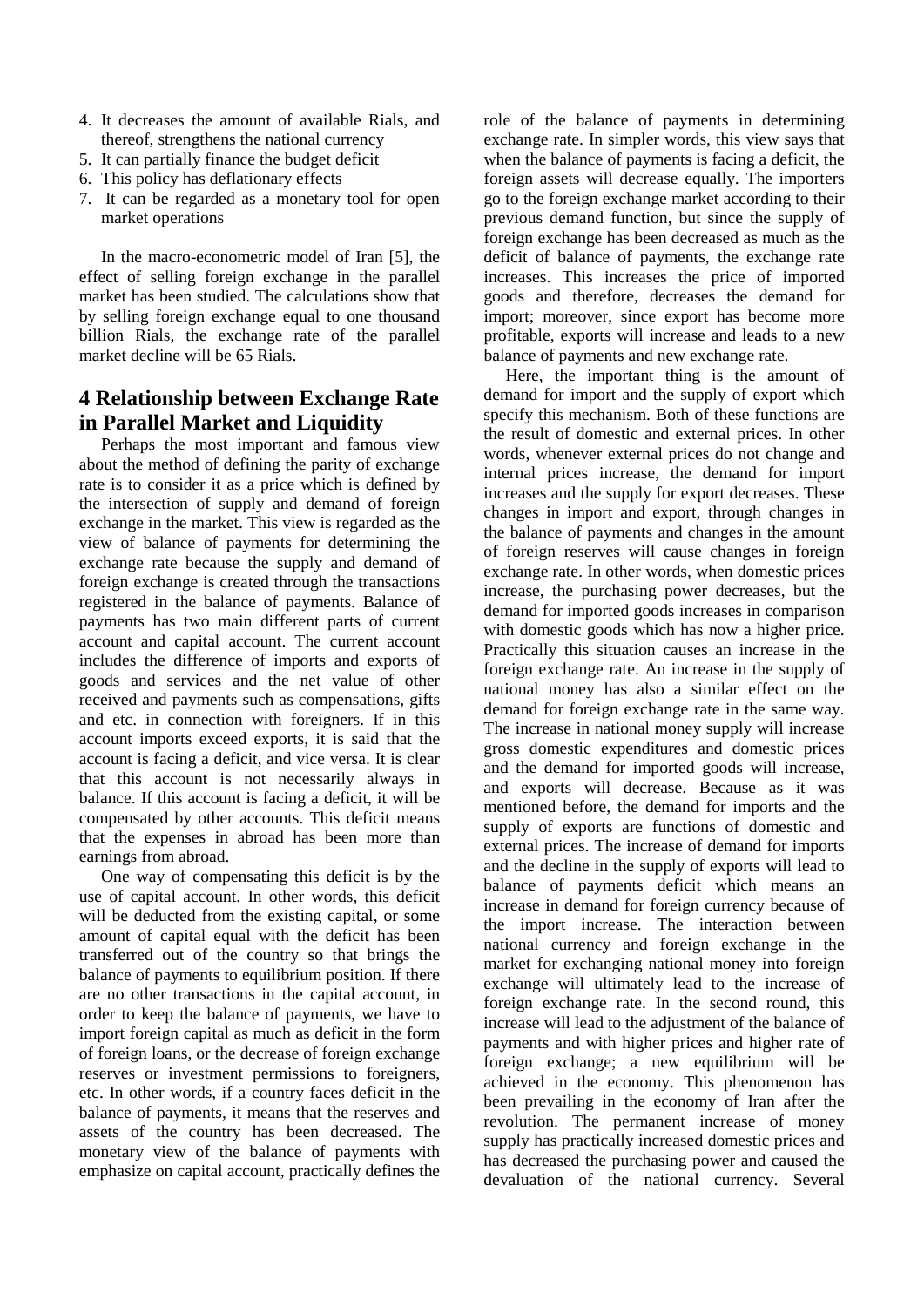researches confirm this phenomenon<sup>2</sup>. There are also several papers showing that the permanent increase in the supply of money has caused the slow lose of the value of national currency<sup>3</sup>. In these papers an econometric model for Iran has been evaluated and this hypothesis has been tested. Unfortunately, because of poor data available about the balance of payments, testing this hypothesis faces difficulties. Some of the problems of the balance of payments data have been described in annual economic reports of the Central Bank and papers written by the author in 1994 and 1995. In the research carried out by the author and Komijani 1992, the relationship of Dollar rate in the parallel market and balance of payments has been shown through econometric models. These researches show the strong descriptive effect of the balance of payments variable on the variations of foreign exchange rate in the parallel market. But in spite of these confirmations, because of data problems of the balance of payments, the calculation results are very sensitive to every single year data, and by increasing or decreasing a single observation, the results of calculations will change very much.

In the continuation of the above mentioned researches about the testing this hypothesis whether the continuous increase in the parity rate of Dollar with Rial in the parallel market is because of the increase of liquidity, various calculations have been carried out<sup>4</sup>. This calculation shows that by an increase of one trillion Rial of liquidity, the exchange rate in the parallel market increases 37.5 Rials. The results of the regression of this calculation describe 96 percent of the variations. That is to say, that 96 percent of the changes in foreign exchange rate in the parallel market is due to the increase of liquidity.

Sometimes, economic analysts doubt that the increase of foreign exchange rate is the cause of the increase in liquidity and prices. In this regard they believe that external shocks in the foreign exchange revenues are practically the reason for this increase, or the devaluation policy of the government has increased liquidity and prices.

In order to check the direction of causality, we conduct the following test. The aim of this test is firstly to find out whether the increase in foreign exchange rate has caused the increase of liquidity? Secondly, is it true that the increase of foreign exchange rate has caused prices to increase? In other words, which one is the cause and which one is the effect? To do this, Granger-Sims causality test has been carried out on monthly data. First we test the causality of liquidity and the rate of foreign exchange in the parallel market. Then we test the causality of liquidity and price level. This shows that price level is not the main reason for the increase of liquidity, while, the increase of liquidity is the main source of general price increase.

In short, from the above discussions we conclude that the increase of liquidity not only increases the price level in Iran, but also has caused the increase in the foreign exchange rate. In other words, the increase of liquidity in the country is the cause of decreasing the purchasing power of national currency, and the decrease of parity rate of Rial against foreign exchanges. Therefore, the only way for stabilizing exchange rate is the controlling of liquidity, otherwise, other temporary policies such as those conducted in the previous two decades, are not considered proper policies, because although those policies could have positive effects on the market, but in the long run will ruin the infrastructure for investment<sup>5</sup> . Therefore, considering the above discussions, the foreign exchange market should be controlled through mixed exchange and monetary policies.

### **5 Time series analysis**

We test time series for stationarity, to be used in the next sections. The following variables have been tested for unit root. All data are monthly series. Several tests such as DF<sup>6</sup> and ADF<sup>7</sup> have been used and by using correlogram, auto-correlation and partial correlation, the necessary differences were extracted to make the series stationary. Tests have been carried out on the followings variables:

- 1. Foreign exchange rate
- 2. Consumer price index
- 3. Liquidity (the broad definition of money  $M_2$ )

According to the studies, the following changes were made for making the variables stationary:

Exchange rate [D(DOLLAR)]: First difference Consumer price index [D(CPI)]: First difference Liquidity  $DLOGM_{2112}=D(log(M_{2}),1,12)$ : First difference and 12 months difference on logarithm

We concluded that:

 $2$  - Komijani and Bidabad, 1990, 1991, and 1992. <http://www.bidabad.com/>

<sup>&</sup>lt;sup>3</sup> - Komijani and Bidabad, 1992, and Bidabad, 1994. <http://www.bidabad.com/>

<sup>-</sup> Bidabad, 1994. [Http://www.bidabad.com/](http://www.bidabad.com/)

 <sup>5</sup> - Economic security and obstacles facing investment (Bidabad,

<sup>1995).</sup>  $\frac{http://www.bidabad.com/}{http://www.bidabad.com/}$ <br>
<sup>6</sup> - Dickey-Fuller.<br>
<sup>7</sup> - Augmented Dickey-Fuller.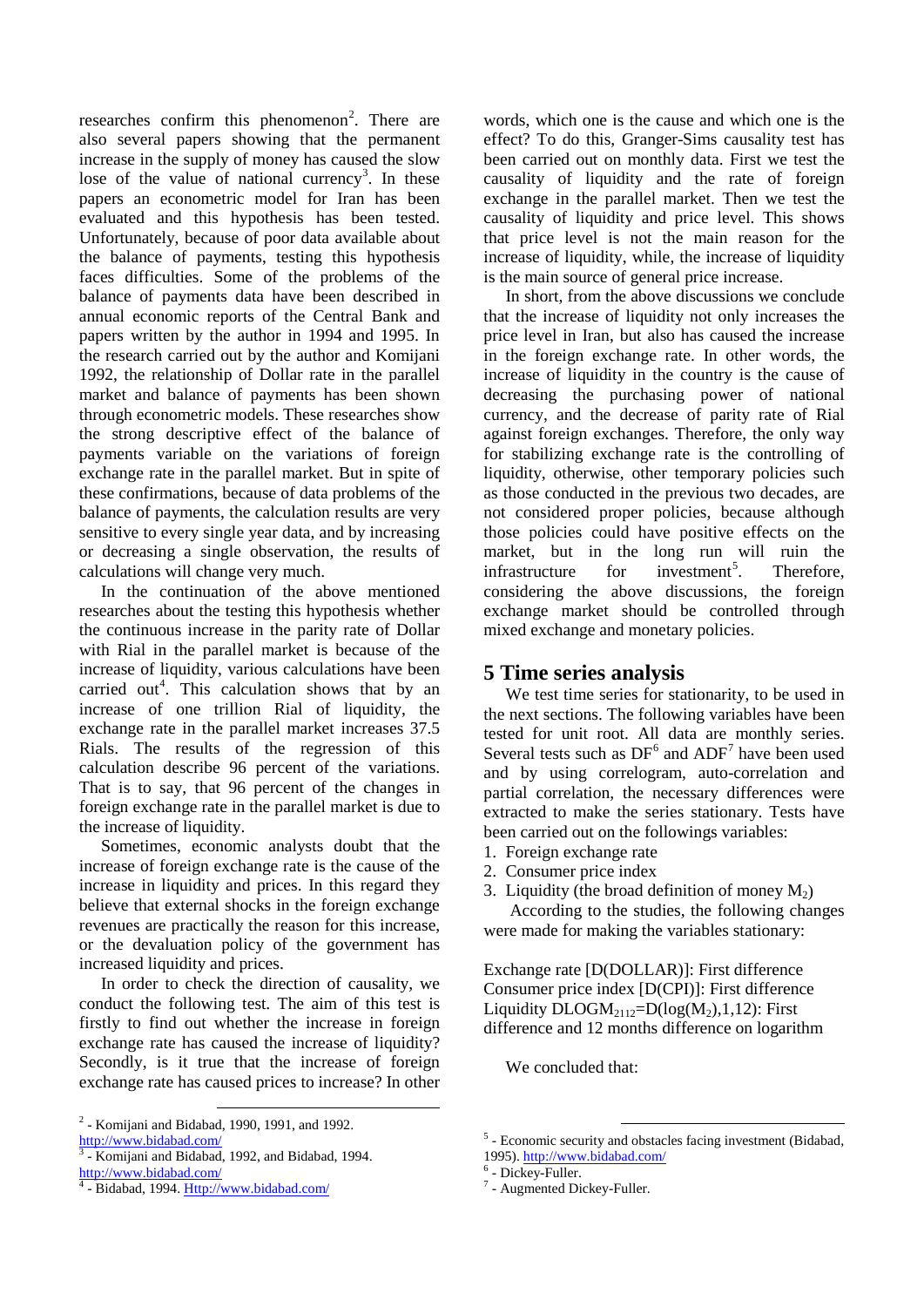- 1. The logarithm of most of the series increases stationarity
- 2. Some monetary series and prices needed 12 months difference
- 3. Therefore, the following variables can be regarded as I(1) variables
	- $D(Log(Dollar), 12)$
	- $D(Log(CPI), 12)$
	- $D(Log(M_2), 12)$

### **6 Causality among Main Variables**

The previous studies and the assumptions of the present study are based on the tight relationship between monetary variables, foreign exchange rate and prices. In this section we use causality tests on these variables. In the other words, we want to test the direction of the effect on foreign exchange rate by the monetary variable and general price level.

By previous section, we found out the difference orders to make necessary time series stationary. Now we use these results. Before evaluating the causality between the variables, in order to find the correct form of Granger relationship, we have to check for their co-integration.

If the residual of long term regression of the two variables are stationary, or in other words, they have not a unit root, the two variables are co-integrated. If so, their simple difference will not be enough for regression and therefore, the model should be used as ECM<sup>[8](#page-6-0)</sup>. Although this correction can explain the short variations of the model around the long term trend by inserting an error item which has been obtained from the long run equation, but it adds its own problems to the model. For example, if the specification of the model is not strictly supported by economic theory, the results of the Error Correction Model will have conceptual problems.

#### **6.1 Theoretical Dynamic Causality among Variables**

When we define a regression, we implicitly presuppose that what variable or variables explain other variable which is defined as dependant variable. It means that we define the causality relationship in which, by changing a variable, the dependant variable will change. This causality relationship can be one way relationship, or two ways. If X causes Y, but Y has no effect on X, it is a one way relationship. But if X affects Y, and Y affects X, then we have two-ways or polar relationship. One of the methods for causality test is Granger test. This test is based on this concept that the future can not affect the past or the present time. The test is a kind of VAR(k) test:

$$
Y_{t} = \alpha_{10} + \sum_{i=1}^{k} a_{ij} X_{t-j} + \sum_{j=1}^{k} \beta_{1j} Y_{t-j} + e_{1t}
$$
  

$$
X_{t} = \alpha_{20} + \sum_{j=1}^{k} a_{2j} X_{t-j} + \sum_{j=1}^{k} \beta_{2j} Y_{t-j} + e_{2t}
$$

Upon the above equations we can evaluate the following different cases:

1. If

 $\{\alpha_{11}, \alpha_{12}, \dots, \alpha_{1k}\}\neq 0$  and  $\{\beta_{21}, \beta_{22}, ..., \beta_{2k}\} = 0$ , there is a one way causality relationship from X to Y.

2. If  $\{\alpha_{11}, \alpha_{12}, \dots, \alpha_{1k}\}=0$ 

and  $\{\beta_{21}, \beta_{22}, ..., \beta_{2k}\}\neq 0$ , there is a one way causality relationship from Y to X.

3. If  $\{\alpha_{11}, \alpha_{12}, \ldots, \alpha_{1k}\}\neq 0$  and  $\{\beta_{21}, \beta_{22}, ..., \beta_{2k}\}\neq 0$ , there is a two ways

causality relationship between Y and X.

To test the above hypothesis, we use F statistics. This test will be carried out after testing for stationarity and making variables stationary before further use.

In order to find the causality relationship between the main variables, the triangle below is important. That is to say, we want to know which of the three variables of foreign exchange rate, price and liquidity is the cause of changes in other variables and how deep this effect is and then, find out which variable works as catalyst.



Foreign exchange rate Price level



### **6.2 Triangular Causality**

To solve the model, we explain the triangular causality relationship. We want to know how the three variables X, Y, and Z affect each others. On the basis of previous definitions we define:

- 1. One way chain relationship if:
	- a- X affects Y
	- b- Y does not affect X
	- c- Y affects Z
	- d- Z does not affect T
	- e- X affects Z (through Y)
	- f- Z does not affect Z

<span id="page-6-0"></span> <sup>8</sup> - Error Correction Model.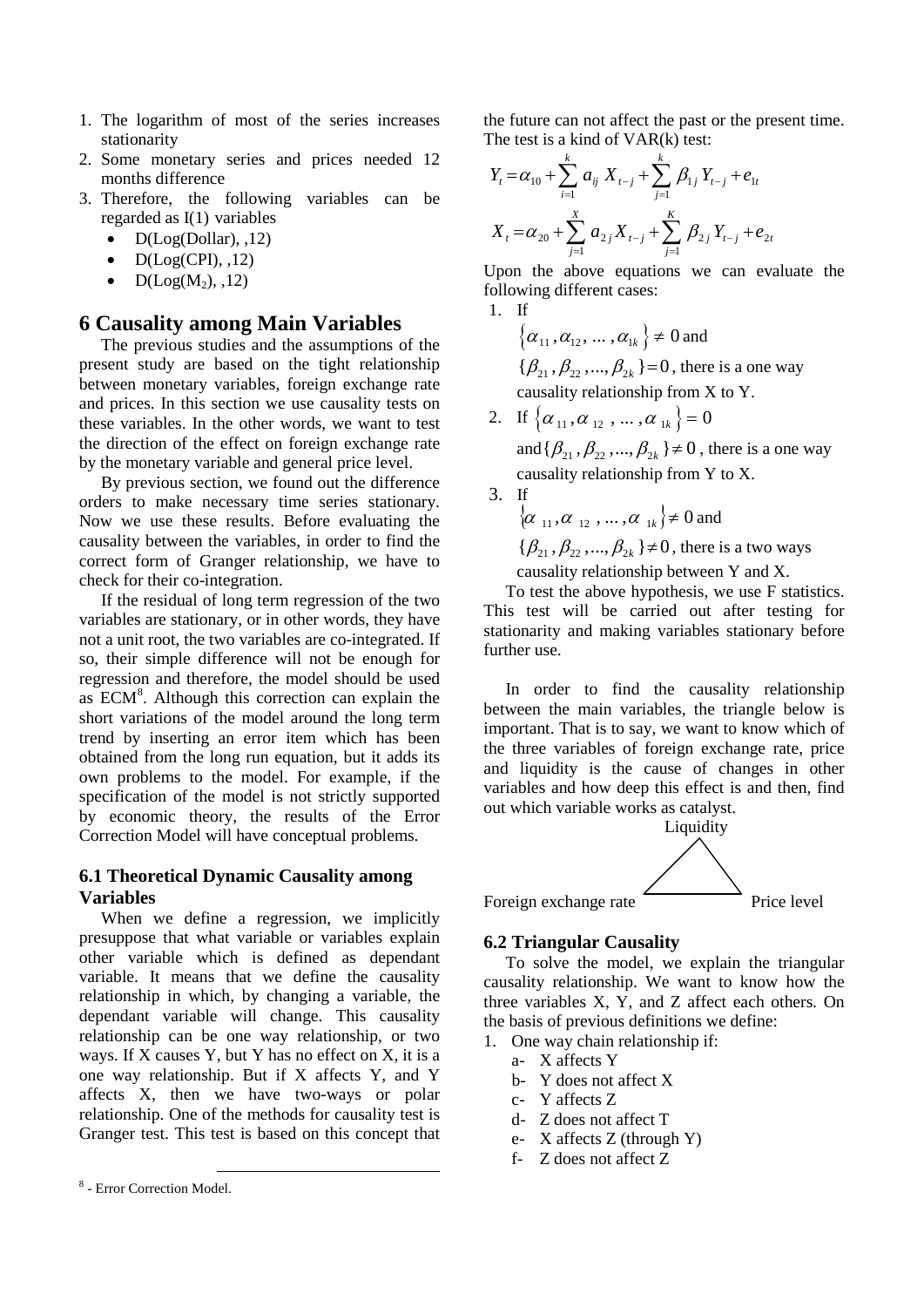We say that there is a one way relationship from X to Y and to Z:

$$
X \longrightarrow Y \longrightarrow Z
$$

For example, rain (X) increases water (Y), and water grows the plants (Z).

- 2. Two to one, one way relationship if:
	- a- X does not affect Y
	- b- Y affects X
	- c- X affects Z
	- d- Z does not affect X
	- e- Y affects Z
	- f- Z does not affect Y

We say both 
$$
X
$$
 and  $Y$  affect  $Z$ :

X Z

- Y For example, rain  $(X)$  and sunshine  $(Y)$  cause plants (Z) grow.
- 3- Causality relationship with, or without catalyst, if: a- X affects Y
	- b- Y does not affect X
	- c- Y affects Z
	- d- Z does not affect Y
	- e- X affects Z (with, or without catalyst)
	- f- Z does not affect Z
- We say that there is a one way relationship from X to Y and Z. That is to say:



For example, rain  $(X)$  causes the growth of plants (Z) and increase of humidity (Y), and humidity (Y) also helps the growth of plants.

4- Annular causality relationship, if:

- a- X affects Y
- b- Y does not affect X
- c- Y affects Z
- d- Z does not affect Y
- e- X does not affect Z
- f- Z affects X



For example, income  $(X)$ , causes investment  $(Y)$ and investment (Y) creates employment (Z), and employment again creates more income (X).

5- Annular one way causality relationship with partial feed back, if:

a- X affects Y b- Y does not affect X c- Y affects Z d- Z affects Y e- X affects Z (indirectly) f- Z does not affect X  $X \longrightarrow Z \longrightarrow Y$ 

6- Annular causality relationship with complete feed back, if:

- a- X affects Y
- b- Y affects X
- c- Y affects Z
- d- Z affects Y
- e- X affects Z (indirectly)
- f- Z does not affect X (indirectly)

$$
X \xrightarrow{\longrightarrow} Y \xleftarrow{\longrightarrow} Z
$$

For example, humidity  $(X)$  causes plants  $(Y)$  to grow, and the growth of plants causes the increase of humidity  $(X)$ . But the growth of plants  $(Y)$ creates natural fertilizer (Z), and fertilizer causes more growth of plants (Y), and the creation of natural fertilizer also directly increases the humidity (Z).

- 7- The causality effect of one to two with one feed back, if:
	- a- X affects Y
	- b- Y does not affect X
	- c- Y affects Z
	- d- Z affects Y
	- e- X affects Z
	- f- Z does not affect X (directly)



- 8- Causality effect of one on two (with two feed backs), if:
	- a- X affects Y
	- b- Y affects X
	- c- Y affects Z
	- d- Z affects Y
	- e- X affects Z (directly)
	- f- Z does not affect X (directly)



- 9- Annular causality effect with one feed back, if:
	- a- X does not affect Y (directly)
	- b- Y affects X
	- c- T does not affect Z (directly)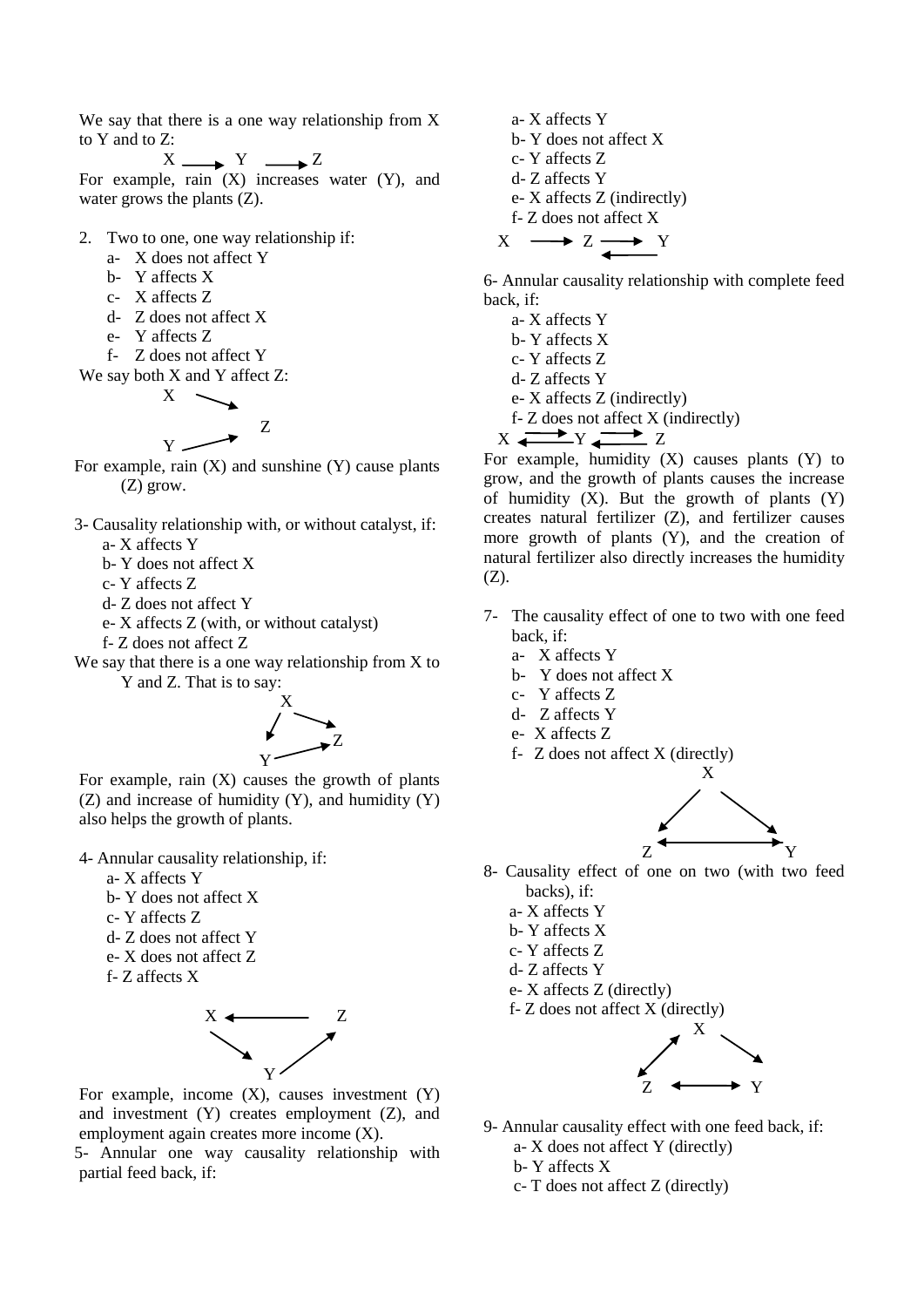

f- Z affects X (direct and indirectly)



#### **6.3 Dynamic Causality among Variables (Practical)**

Regarding the mentioned cases in the previous section**,** by using Granger causality test, we test the variables two by two and with different lags. The first group of tests includes testing causality among three variables in a range of 1 to 24 lags:

- The first order difference of Dollar rate series with 12 months seasonal adjustment (ddollar)
- The first order difference of liquidity with 12 months seasonal adjustment (dm2112)
- The first order difference of consumer price index with 12 months seasonal adjustment (dcpi112)

The second group of tests is similar with the first group with one difference that the logarithms of variables are used instead of the original ones.

The summary of the results of these tests are presented in the next table and diagrams. The table of F statistics defines the probability for accepting the null hypothesis. This hypothesis is defined as follows:

 $H<sub>0</sub>$ : The variable one is not the cause of the second variable.

 $H<sub>1</sub>$ : The variable one is the cause of the second variable.

If the calculated F is greater than F in the table, we reject the null hypothesis, and if the calculated F is smaller than F in the table, we accept the null hypothesis.

The following table gives F statistics for large number of observations (more than 120 in this case) and the degree of freedom of the enumerator equal to 5 percent and 1 percent level of significance:

F statistics for a number of observations over 120 and degree of freedom of numerator (lag)

| Lags           |      | 2    | 3    |      | 5    | 6    | 7    |
|----------------|------|------|------|------|------|------|------|
| 5% level of    | 3.84 | 3.00 | 2.60 | 2.37 | 2.21 | 2.10 | 2.01 |
| significance F |      |      |      |      |      |      |      |
| 1% level of    | 6.63 | 4.61 | 3.78 | 3.32 | 3.02 | 2.80 | 2.64 |
| significance F |      |      |      |      |      |      |      |
|                |      |      |      |      |      |      |      |
| Lags           | 8    | 9    | 10   | 12   | 15   | 20   | 24   |
| 5% level of    | 1.94 | 1.88 | 1.83 | 1.75 | 1.67 | 1.57 | 1.52 |
| significance F |      |      |      |      |      |      |      |
| 1% level of    | 2.51 | 2.41 | 2.32 | 2.18 | 2.04 | 1.88 | 1.79 |

By considering the next tables and the graphs for a simple non-logarithmic model, we conclude:

- 1- The change in Dollar rate, after at least 1 month, will lead to change in liquidity.
- 2- The change in liquidity will affect Dollar rate after 1 month and its further effects appear after 9 to 11 months and again after 2 years changes the Dollar rate.
- 3- Changes in prices affect liquidity after a lag of 8 months to 2 years.
- 4- Liquidity changes will affect prices after 1 year.
- 5- Price changes affect Dollar rate after 1 month.
- 6- Changes in Dollar rate affects CPI in every lags.

In short, with the analysis of the above conclusions, at 95% of significance level we can draw the following diagram:



The same study regarding the logarithms of the variables gives the following conclusions:

- 1- Change of Dollar rate affects liquidity after 3 to 5 months.
- 2- Change of liquidity does not affect the Dollar rate.
- 3- Price changes after 3 months affect liquidity.
- 4- Liquidity change does not affect prices.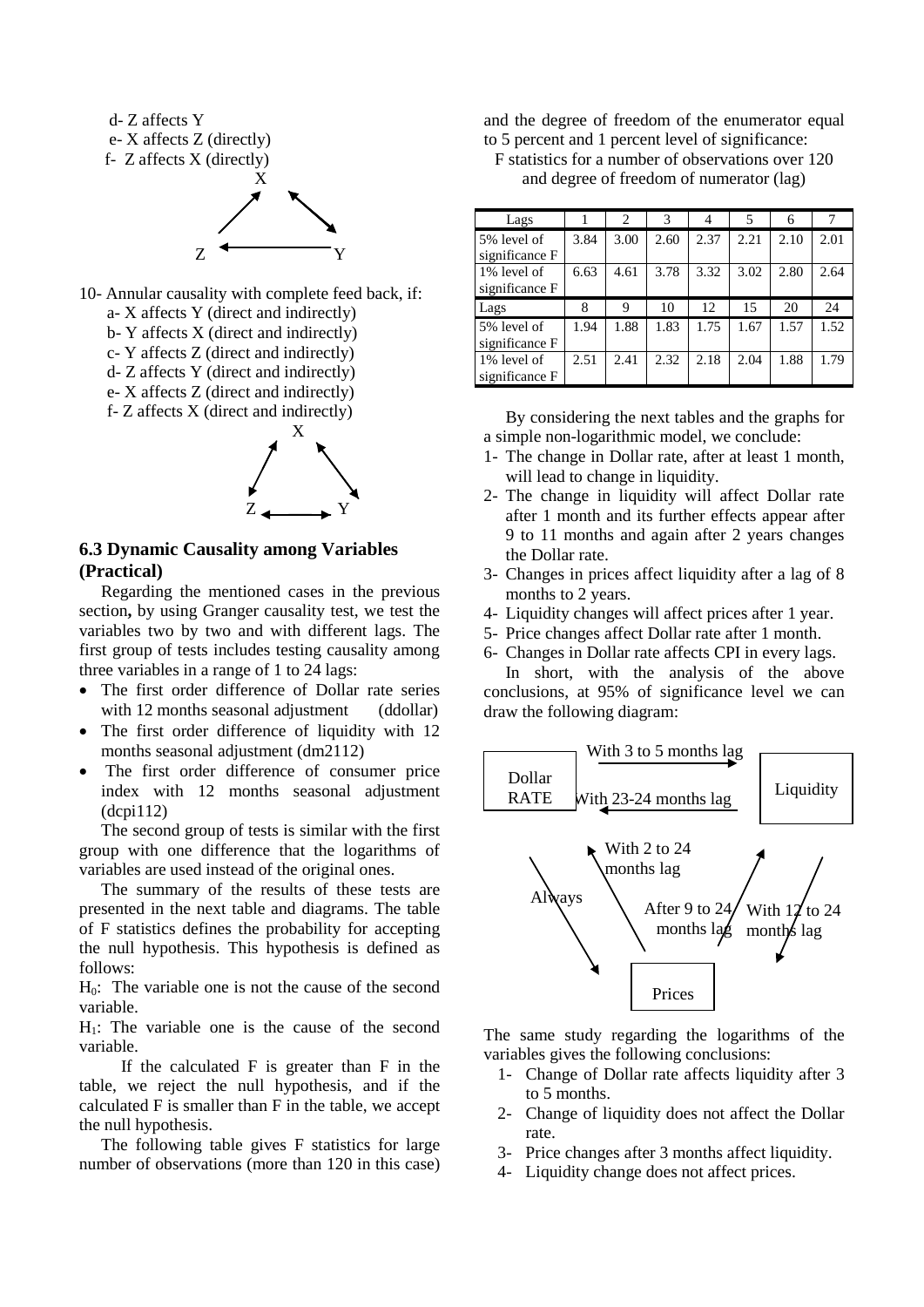- 5- Price changes after 6 to 11 months and also after 13 to 15 months causes changes in Dollar rate.
- 6- Changes in Dollar rate causes changes in prices after 11 months.

In short, the above conclusions can be shown at 95% level of significance in the diagram below:



Adding up the above results, we can draw the following diagram for short term analysis:



The following diagram is for more than a year analysis:



The above diagrams show that foreign exchange rate can not be regulated by changing liquidity in less than a month and the results show that only general price level can affect this variable. But in one to two years analysis, foreign exchange rate can be regulated by liquidity control. In other words, the long run trend of foreign exchange rate is affected by liquidity and price level changes, but since price changes have also short term effects on foreign exchange rate, therefore, we can change this hypothesis in error correction model as follows:

Foreign exchange rate  $=$  long term function (price level, liquidity) + error

If in the first order stationary condition of the three variables of foreign exchange rate, liquidity and price level, the co-integrated regression creates stationary error, we follow the error correction model.

After the study of foreign exchange rate, liquidity and price index variables and making them stationary, we follow the model with stationary variables. With the estimation of long run function, we realized that the existing co-linearity between liquidity and CPI, practically the obtained weights are not as they were expected and therefore, it is not possible to follow error correction model. On the basis of obtained graphs and results for long run effects, we consider the three following relationships:

EQ1: DOLLAR=C(1)\*M2+ C(2)\*DUMMY8000 +  $C(3)*DUMMY8000*M2 + C(4) + reseq1$ 

EQ2: M2=  $C(11)*CPI + C(12) + C(13)*$ DUMMY8000 + C(14)\*DUMMY8000\*CPI + reseq2

EQ3: CPI= (C(21)+C(22)\*DUMMY8000)\* DOLLAR+(C(23)+C(24)\*DUMMY8000)\*M2+  $C(25) + C(26) * DUMMY8000 + reseq3$ 

These equations show the mathematical causality relationship between our variables. Regarding the existence of high co-linearity between liquidity and price level, the price variable has been omitted from the first equation. In order to consider the policies for fixing Dollar rate at 8000 Rials, the dummy variable "dummy8000" has been introduced into the model which affects the intercept, as well as the slope. The amount of this dummy from the  $11<sup>th</sup>$  month of 1998 and afterwards is one, and for other times is zero.

In order to study the co-integration and concluding whether the mentioned relationships are long term relationships or not, we regress the first order difference of the residuals of each regression to its own lag. In this way, we conduct the unit root test. The results of these tests with the study of MacKinnon show that all three equations have long term nature. In other words:

- Liquidity affects foreign exchange rate in the long run.
- Prices affect liquidity in the long run.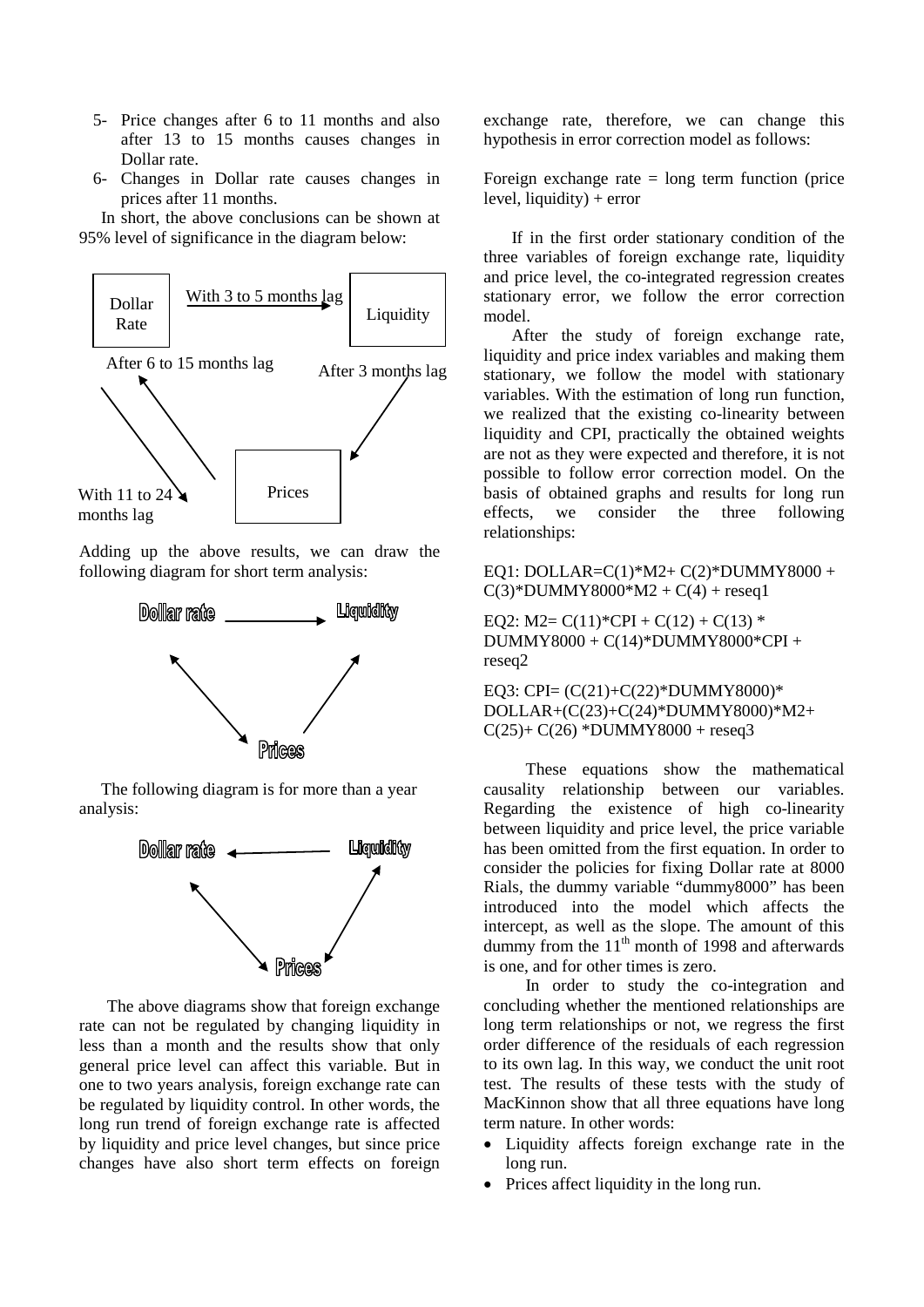• In the long run, both liquidity and Dollar rate affect prices.

#### **6.4 Selling foreign exchange**

One of the variables which have not been used here is the selling of foreign exchange in the parallel market. As it was mentioned, application of this policy can affect the monetary and exchange sectors of the economy. Unfortunately the monthly data for this variable is not available, the annual data as budget information is available in the central bank reports. These figures have been presented in the previous sections of this paper. Studies show the relationship between this variable and the foreign exchange rate in the parallel market. The Macroeconometric model of Iran [5] shows that there is a significant relationship between selling foreign exchange in the parallel market and Dollar rate in that market. The following relationship has been defined in that model:

Dollar rate=f(selling exchange in parallel market, liquidity, cumulative balance of payments)

The above study showed that it is not possible to find a significant relationship for the above function in the short run, even though this function is statistically satisfactory. The reason for that is perhaps the lack of monthly data series of selling foreign exchange for a long period. As it was mentioned, there is a long term relationship between these variables, a concrete short run relationship has not been found. The cross correlogram showed: selling foreign exchange with different lags has little effects with different directions on the parity rate of Rial. The same conclusion was made for the relationship between liquidity and Dollar rate. In other words, in spite of the existence of relationship in the long run, it is not possible to define such a relationship in the short run. The same is understood for the position of balance of payments and the foreign exchange rate in the short run.

### **7 Conclusions**

In this paper, our goal was to find out the effects of changes in Money on foreign exchange rate in short run and long run. In other words, we were looking to find out if we can change foreign exchange rate by changing the liquidity? On the other hand, what is the effect of price which has an important catalyst role in this interaction? Therefore, we looked for the triangular relationship between money, prices and foreign exchange rate, through which we can reach foreign exchange rate control policies.

Calculations show that regulating foreign exchange rate by changing the amount of liquidity for a period of less than one year is not possible and only general level of prices can affect this variable. But in annual and biannual analysis, we can say that the control of foreign exchange rate can be achieved through changes in liquidity. In other words, the long run trend of foreign exchange rate is defined by liquidity and price level, but prices have also short term effect on Dollar rate.

In co-integration analysis we checked that whether the above relationships are credible for the long run or not. The long run analysis with annual data shows that there is a significant relationship between selling foreign exchange in the parallel market. In other words, Dollar rate is a function of cumulative balance of payments, liquidity and the amount of Dollar sold in the parallel market. The short run analysis of the relationships shows that we can not find a statistically significant relationship in this regard. In other words, there is only a long run relationship between the variables and there is not a clear short term relationship for them. The studies show that selling Dollars in the market with different lags have small effects on the Dollar rate in volatile directions. The same is true with the relationship of Dollar rate and liquidity. That is to say, in spite of the existence of long run relationship between Dollar rate and liquidity, we can not find this relationship for short run. The same is true for the relationship between balance of payments and liquidity in the short run.

By simulation of the amount of foreign exchange sold in the parallel market, liquidity, and cumulative balance of payments with Dollar rate, we can conclude that controlling foreign exchange rate in the short run by using tools such as selling foreign exchange in the parallel market or controlling the liquidity is not possible, but in the long run, by the policy of selling foreign exchange and controlling the liquidity and the balance of payments, we can control the foreign exchange market.

*References:*

- [1] Bernanke Ben S., Laubach, Thomas, Mishkin Fredric S. and Posen Adam S. *Inflation Targeting: Lessons from the International Experience*. Princeton, NJ: Princeton University Press.
- [2] Bernanke, B.S., Laubach, T., Mishkin, F.S.; Posen A.S. (1999), *Inflation Targeting* Princeton: Princeton University Press.
- [3] Bidabad B., N. Kalbasi Anaraki, *Inflation*